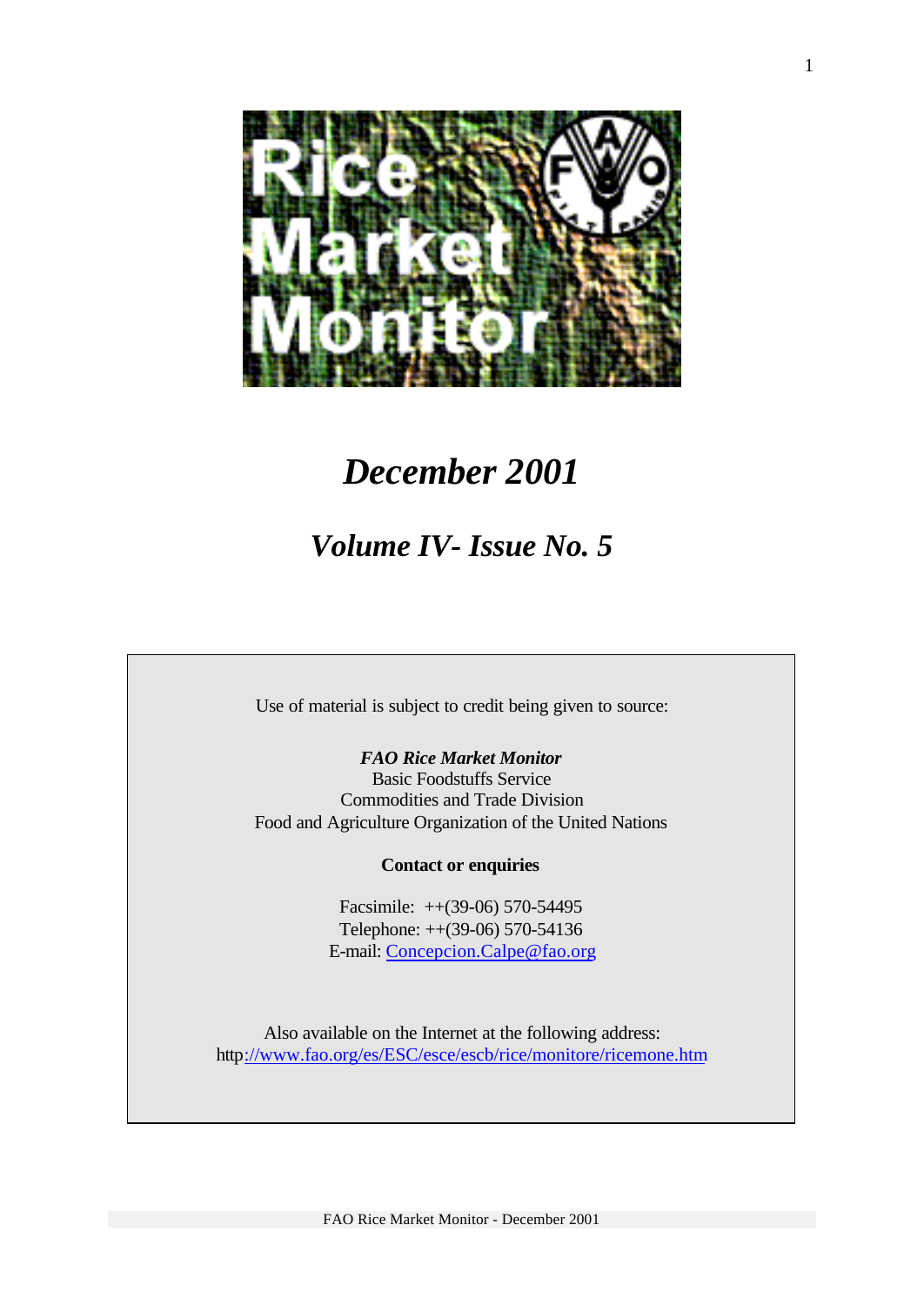### **HIGHLIGHTS**

- FAO's forecast for world paddy output in 2001 have been raised by 3.4 million tonnes from the previous outlook, mainly on account of upward adjustments in Bangladesh, India and China. At the forecast level of 590.2 million tonnes, global paddy production would be almost 6 million tonnes, or 1 percent below the level harvested in 2000.
- Current estimates of output this season point to a substantial year-to-year contraction in China (Mainland), Egypt, Indonesia, Japan and Pakistan. Declines are also anticipated in South America and, especially, in Central America where several countries were first plagued by drought problems and more recently by hurricanes and flooding. By contrast, sizeable increases in output were recorded in Australia, Bangladesh, India, the Democratic Republic of Korea, Myanmar, the Philippines and the United States, supported by favourable growing conditions this season and, in several cases, by strong government support to the sector.
- World rice stocks at the close of the marketing seasons ending in 2002 are forecast to decline by 17 percent to 136 million tonnes. Although the major exporters are expected to account for the bulk of the year-to-year contraction, in contrast to the last year, stocks are also anticipated to fall in important net-importing countries, including Indonesia, Sri Lanka and Brazil. This difference has strengthened the expectation of a recovery in rice international prices next year.
- Global trade in rice in 2001 is currently forecast to reach 22.8 million tonnes, in milled equivalent, one percent more than last year. Much of increase reflects a surge in import demand by African countries. As for exports, Thailand is anticipated to consolidate its position as the leading world rice supplier, achieving record sales this year. Strong gains are also anticipated to be made by Myanmar, while supply shortages at the end of the year has limited growth in sales by Vietnam. By contrast, shipments from China are anticipated to fall heavily, reflecting reduced supplies.
- International trade in rice is forecast to rise again in 2002, in the light of the crop shortfalls recorded this season by several important rice consuming countries. Increased imports are likely to be made by Indonesia and the Islamic Republic of Iran. China could also step up its purchases, following the country's recent accession to WTO and the drop in domestic rice output and inventories. A rise in international demand for rice should mainly favour those exporters that have gathered good crops in 2001, especially Thailand, India, Myanmar and the United States. By contrast, China, Egypt and Pakistan are likely to reduce their shipments.
- The arrival of freshly harvested crops on the market had a depressing effect on export prices and the FAO Rice Export Price Index fell by 1 percentage point to 88 in September and again in October, to 87. Prices held steady in November. Among competing exporters, prices of the high quality Thai 100%B from Thailand have been sustained by steadfast import demand and the announcement of a resumption of Government procurement purchases. By contrast, a record long grain rice harvest in the United States negatively influenced its prices. As a result, the price differential between similar qualities of rice in Thailand and the United States have narrowed substantially.
- The continued fall in price quotations in 2001 has encouraged several exporting countries to consider more favourably a Thai proposal for concerted action to sustain prices. Although the details of the proposal have not been released, the major exporters, including China, India, Myanmar, Pakistan, Thailand and Vietnam have reportedly adhered to it.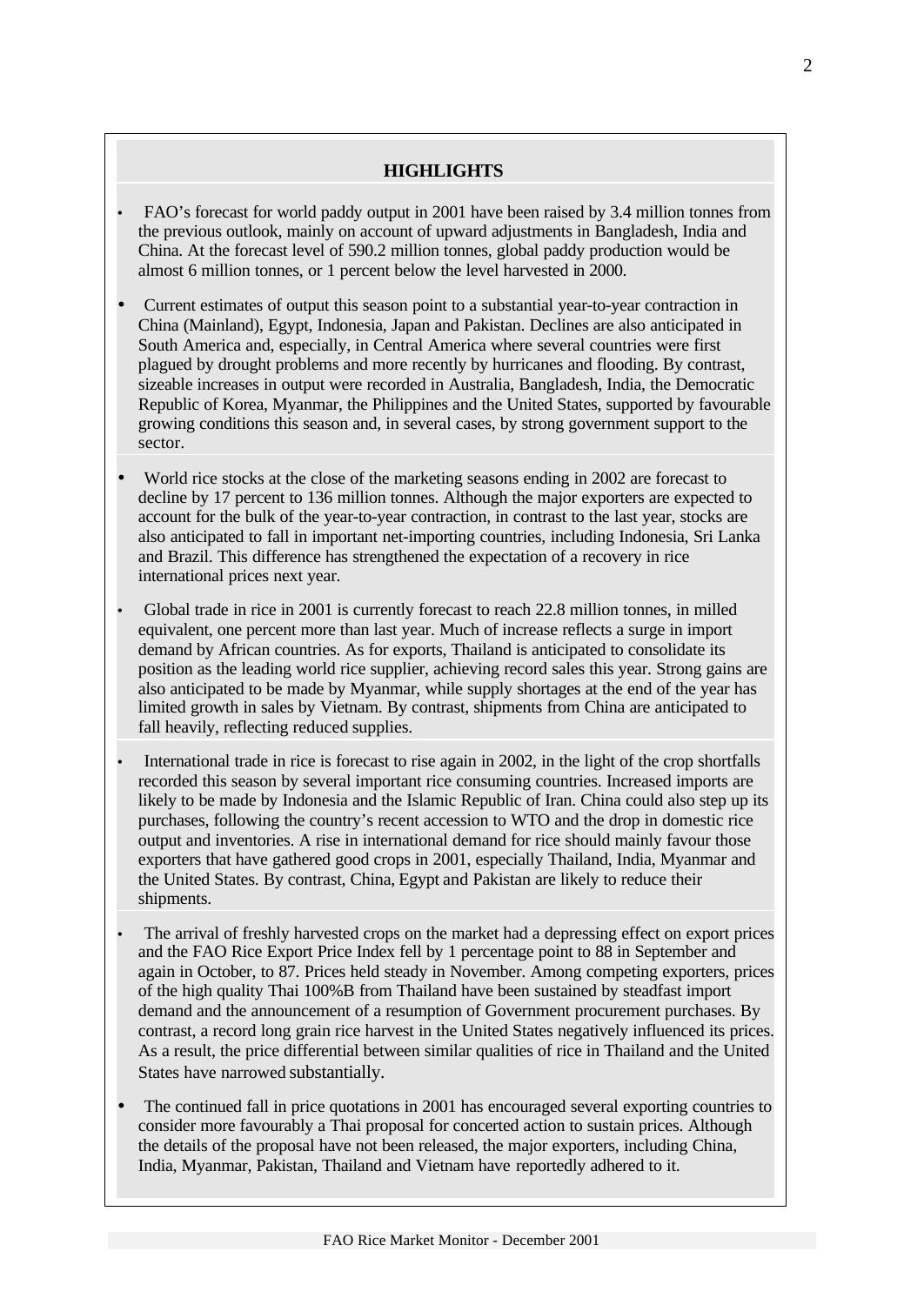## **I. PRODUCTION**

#### **World paddy production falls for the second year in a row**

Harvesting of the 2001 main paddy crop in the northern hemisphere is well advanced and countries are releasing firmer estimates of the size of their crops. FAO's forecasts for world paddy output in 2001 have been raised by 3.4 million tonnes from the previous outlook, mainly on account of upward adjustments in Bangladesh, India and China. At the forecast level of 590.2 million tonnes, global paddy production would be almost 6 million tonnes, or 1 percent, less than last season.

### *I.1 ASIA*

#### **Record crops harvested in Bangladesh, Myanmar, the Philippines and Thailand**

FAO's forecast for the region's paddy output in 2001 now stands at 536.7 million tonnes, compared with an earlier forecast of 533.1 million tonnes and a level of 542.7 million tonnes in 2000. Much of the upward revision for 2001 is attributed to **Bangladesh,** where, following the release of official figures, paddy output has been raised to 38.3 million tonnes, an all time high for a country that has seen production jump by some 8 million tonnes in three years. Much of the increase should stem from large increases in the irrigated paddy Boro crop, which, this year, is anticipated to yield a larger output than the main, rainfed, Aman crop.

The forecast for production in **Mainland China** has been raised to 179.7 million tonnes from the previous outlook, following improved yield estimates for the intermediate rice crop, the harvest of which was completed in October. At that level, output would be 4 percent smaller than in 2000, mainly reflecting a 9 percent

and 5 percent contraction in the early and intermediate crops respectively. Since the record crop of 1997, the sector has experienced a steady contraction, which was accelerated in 2000, with the elimination of government protective prices for early indica rice.

In **India**, harvesting of the Kharif crop is about to be completed in the northern states of the Punjab and Haryana while it is in progress in the other provinces. Despite the occurrence in September of flooding in Uttar Pradesh, an important rice growing state, forecast paddy production has been raised by one million tonnes to 132 million tonnes, up from a revised estimate for 2000 of 129.4 million tonnes. The adjustment follows the release, in October, of preliminary production estimates by the Directorate of Economics and Statistics, which put the main, rainfed, Kharif crop at 114.6 million tonnes (76.42 million tonnes, in milled equivalent), 3 million tonnes more than last season's Kharif crop.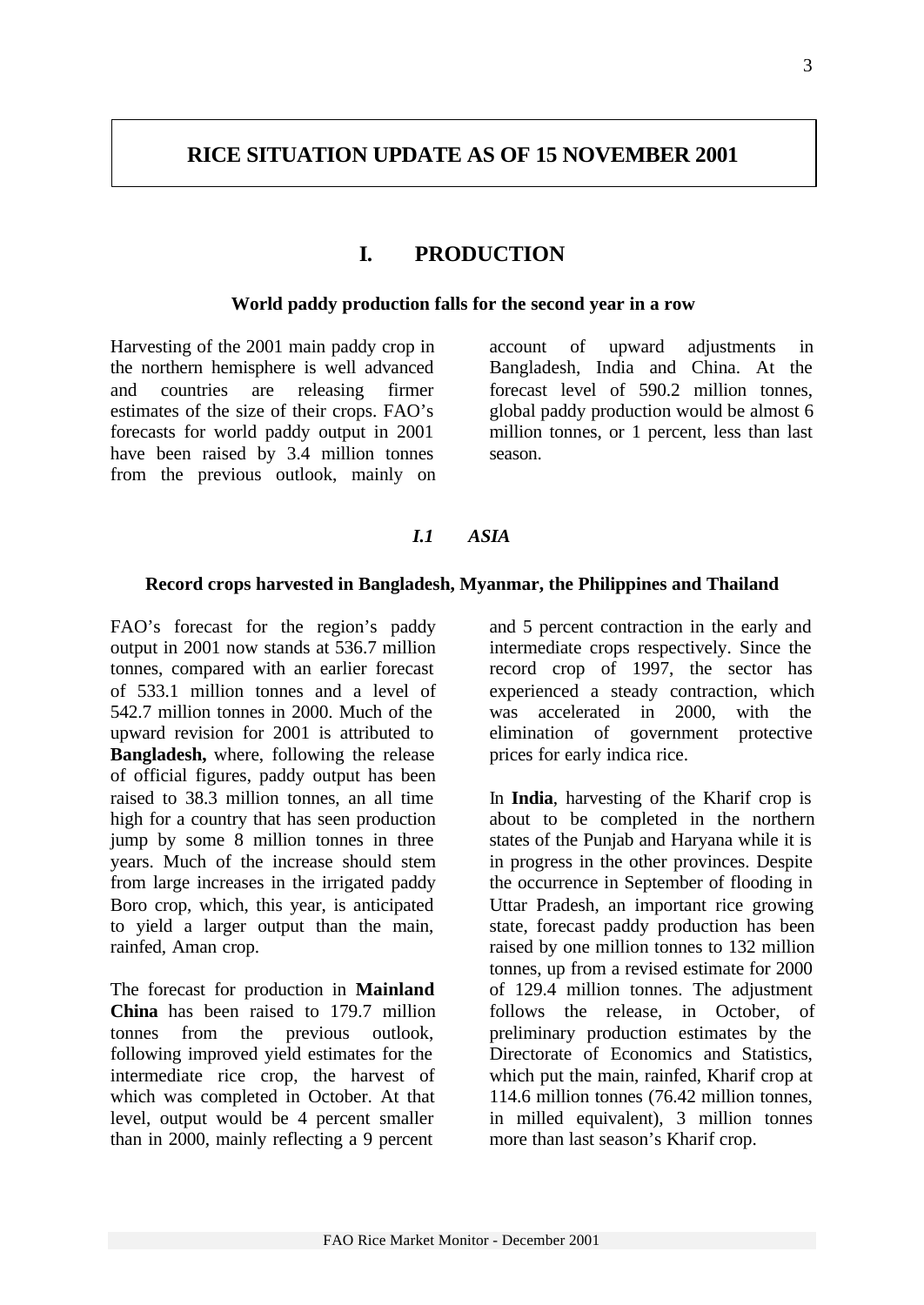

In **Indonesia**, planting of the main 2002 rice crop is underway, while harvesting of the second 2001 crop is close to completion. Official estimates for 2001 put production at 50.1 million tonnes, marginally lower than the previous forecast. At that level, the season would end with a 3.5 percent contraction from the record output achieved in 2000, despite generally favourable growing conditions. Much of the year-to-year decline is due to the low prices prevailing in the past and current year, which have induced a shift to other crops and discouraged proper input applications. In reaction, the Government country has been reported to be preparing a new rice production programme to assist paddy farmers during the production and marketing phases.

For the third consecutive year, paddy production in the **Islamic Republic of Iran** has been constrained by drought problems, which have reduced the amount of irrigation water that could be allocated to rice. The situation was aggravated in August by torrential rains and flooding that damaged rice crops in the important producing region of Mazandaran, in the Northeast. Expectations for output this season have accordingly been revised downward to 2.2 million tonnes, the lowest level for the last ten years.

Although paddy crops in the **Democratic Republic of Korea** were first hampered by drought from March to May, favourable rainfall from mid-June to end August, a critical period for the country's paddy crop development, and improved availability of inputs have sustained a recovery from the extremely low levels of last year. Estimates from an FAO/WFP mission in September put the crop at 2.1 million tonnes, up from an earlier forecast of 1.8 million tonnes and some 20 percent more than last year.

In the **Republic of Korea,** the paddy harvest is virtually complete, despite the delays incurred from late planting. Based on a Government crop survey in mid-September 2001, paddy production is estimated at 7.4 million tonnes, 3 percent above the 2000 crop and the highest since 1990. Although the Government has already announced a set of measures to sustain producer prices, its action will be constrained by the WTO ceiling on the Aggregate Measurement of Support (AMS), more than 90 percent of which is absorbed by the rice sector.

Production in **Nepal** in 2001 is officially estimated to have risen by 5 percent to 4.2 million tonnes. The increase reflects improvements in yields, mainly supported by favourable growing conditions and a wider diffusion of improved rice varieties.

In **Thailand**, harvesting of the main crop has just started in the central and northern regions under good weather conditions. Latest official estimates showed a 100 000 tonnes increase in the main crop from last season. Paddy production in 2001 is now estimated to match the record 24.2 million tonnes achieved in 1999.

Heavy rains and flooding in the Mekong Delta and central region in **Vietnam** have reportedly delayed plantings of the winterspring paddy crop, which will be harvested early next year. The floods have also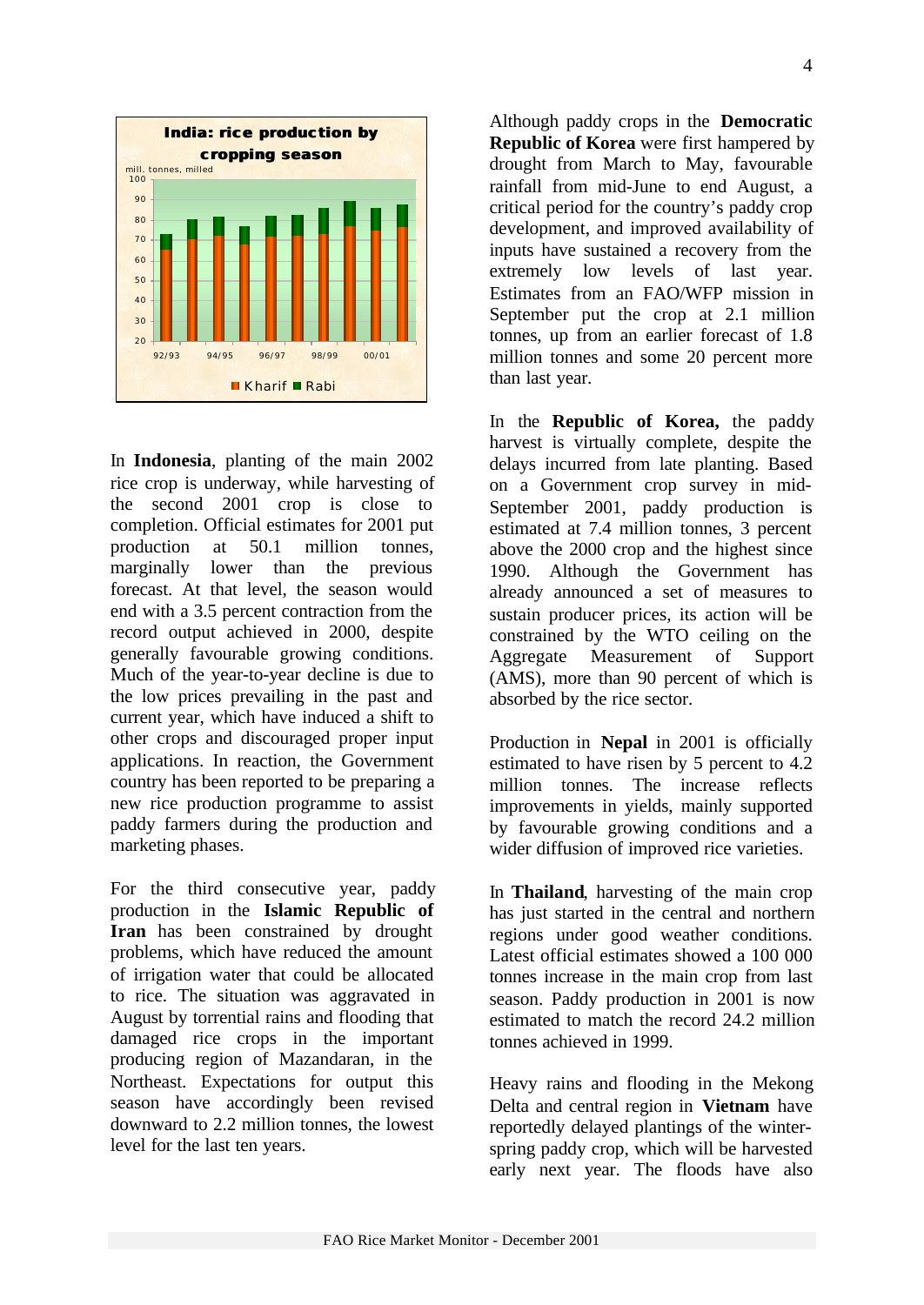hindered transportation of newly harvested rice onto the market. Paddy production in 2001 has been revised downward to 31.7 million tonnes, one million tonnes less than in 1999, consistent with the current government policy to encourage better quality production and the relaxation of the obligation to grow rice on certain paddy fields.

A number of revisions to the production forecasts have also been made for smaller producers in the region, including **Afghanistan**, **Turkmenistan** and **Tajikistan.** The three countries are expected to experience a contraction in view of the drought and water shortages they have endured for the past two years. In particular, estimates of paddy production in Afghanistan, at 140 000 tonnes, would be less than half the normal output, also on account of the population displacement and disruptions the country is facing.

No changes have been made to the forecasts of the other major rice producers in the region. In **Cambodia,** planting of the main paddy crop, which terminated in October, is estimated to have covered an area of 1 880 000 hectares, 40 000 hectares less than in 2000. The forecast of paddy production for the whole season stays at 4.3 million tonnes, 7 percent above last season, on account of smaller damage to flood this year. Indeed, the paddy area destroyed by the September and October floods was assessed to have been half as large as in 2000, when 400 000 hectares were lost. Excellent growing conditions in the **Philippines** led to some upward revisions in the official production figures. However, flooding caused by typhoon Lingling in early November resulted in rice losses of the order of 85 000 tonnes. In balance, the production estimate for the country remains at 12.8 million tonnes, still an all time high. **Myanmar** paddy production is also confirmed to have reached a record level, boosted by government expansionary policies and excellent growing conditions during the season. Crop prospects continue to be favourable also in **Laos** and **Malaysia,** where higher production is anticipated this season. By contrast, a contraction is expected in **Pakistan** and **Sri Lanka**.

## *I.2 AFRICA*

### **Good crops gathered in Africa, with the exception of Egypt**

In Africa, harvesting of the paddy crop is well advanced in **Egypt**. The official forecast for the country's current harvest has been reduced by nearly 150 000 tonnes to 5 260 thousand tonnes, following a downward revision in the area. At that level, production would be 12 percent lower than in the past year, a reflection of the low prices that have prevailed notwithstanding government intervention to sustain them.

Growing conditions have been generally favourable in western Africa, where harvesting of the crops is in progress. Most countries are expected to record sizeable increases in output this year, including **Ghana**, **Mali**, **Nigeria** and even

**Sierra Leone** where the end of war and the return of displaced population to their villages are helping the sector to recover. By contrast, the estimate for the **Côte d'Ivoire** has been reduced by some 50 000 tonnes to 1 055 thousand tonnes, which remains slightly above last year's outcome.

Excellent growing conditions also boosted 2001 output in **Madagascar**, where planting of the 2002 main season crop is about to be completed. Output in 2001 is estimated to have reached 2.6 million tonnes, 13 percent more than in 2000. The size of the crop combined with large imports has exerted a strong downward pressure on domestic prices, causing havoc to the sector.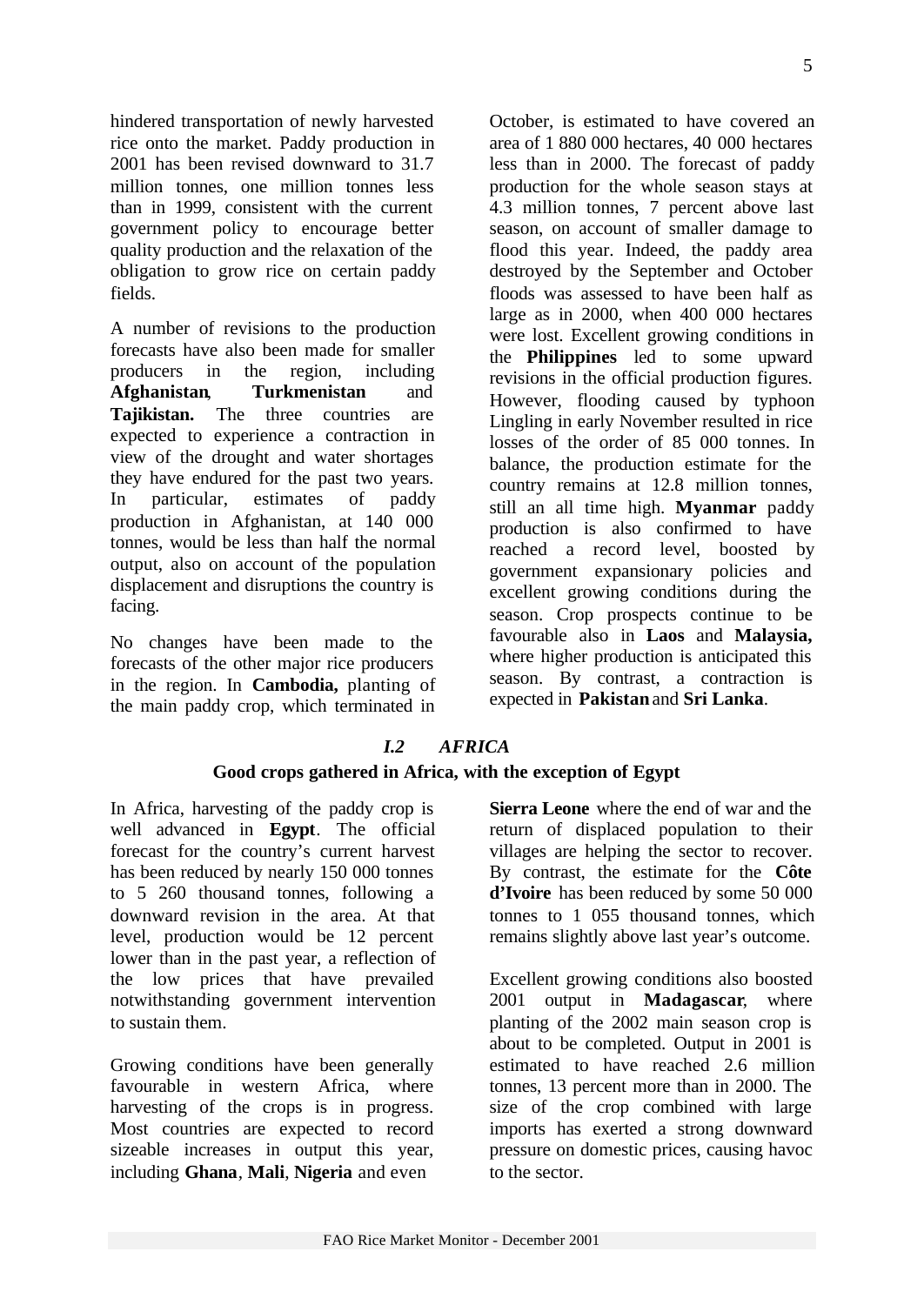## *I.3 CENTRAL AMERICA AND THE CARIBBEAN*

## **After drought earlier this season, paddy fields in much of Central America and the Caribbean are adversely impacted by hurricanes**

In most of Central America and the Caribbean, harvesting of this year's crop will linger until the end of the year. First plagued by severe drought, several countries in the sub-region were recently hit by flooding arising from heavy rains or hurricanes, at a time which coincided with the bulk of harvesting activities. Particularly affected were **Mexico**, **Nicaragua, Panama** and **El Salvador**, which will all experience sizeable reduction in output compared with last

season. Pending an assessment of the impact on paddy crops of hurricane Michelle, which hit **Cuba** on 4 and 5 November, the production estimate for the country remains unchanged at a low 300 000 tonnes. Counter to the tendency prevailing in the sub-region, the **Dominican Republic** is expected to harvest a bumper crop, reflecting to a large extent the utilization of the high-yielding rice variety "Prosequia 4" over some 80 percent of the planted area.

## *I.4 SOUTH AMERICA*

#### **Planting of the new 2002 paddy crops hindered by adverse weather conditions**

In South America, the 2001 paddy season is mostly over and nearly all countries have completed or are about to complete planting of the 2002 paddy crop. Heavy rainfall in October delayed somewhat the fieldwork in preparation of the 2002 season in parts of Brazil and caused some damage to early-planted crops in Argentina and Uruguay.

As the 2001 crops have been fully harvested in most of the region, a number of governments have reviewed their estimates of production for the season. In **Bolivia,** these have been cut by nearly 40 000 tonnes from the previous report, resulting in a 7 percent annual drop. In **Ecuador**, the 2001 crop was gauged at 1.4 million tonnes, marginally above the past season. The new output figures for **Peru** also entailed a 100 000 tonnes reduction from the previous forecast. However, unlike for most countries in the region, the new estimate for 2001 would be a record high.

Several countries have carried out field surveys to assess producer planting intentions for the forthcoming 2002 season. In **Argentina**, estimates from the Ministry of Agriculture confirmed that the declining trend will persist next year, with the area expected to contract from 134 000 hectares in 2001 to 125 000 hectares in 2002, as farmers have faced extremely poor returns since 1999. A fall in cultivation in the current season already entailed a 17 percent drop in output to 750 000 tonnes in 2001.

Unlike in neighbouring countries, In **Brazil**, government domestic purchases have supported producer prices in 2001. According to the October crop survey by CONAB, these should have a positive impact in the next season and plantings are forecast to rise by between 1.0 percent to 2.6 percent in 2002. In addition, a 5 percent gain in yields is currently anticipated, resulting in an expected hike in output of  $6 - 8$  percent to  $11.0 - 11.2$ million tonnes.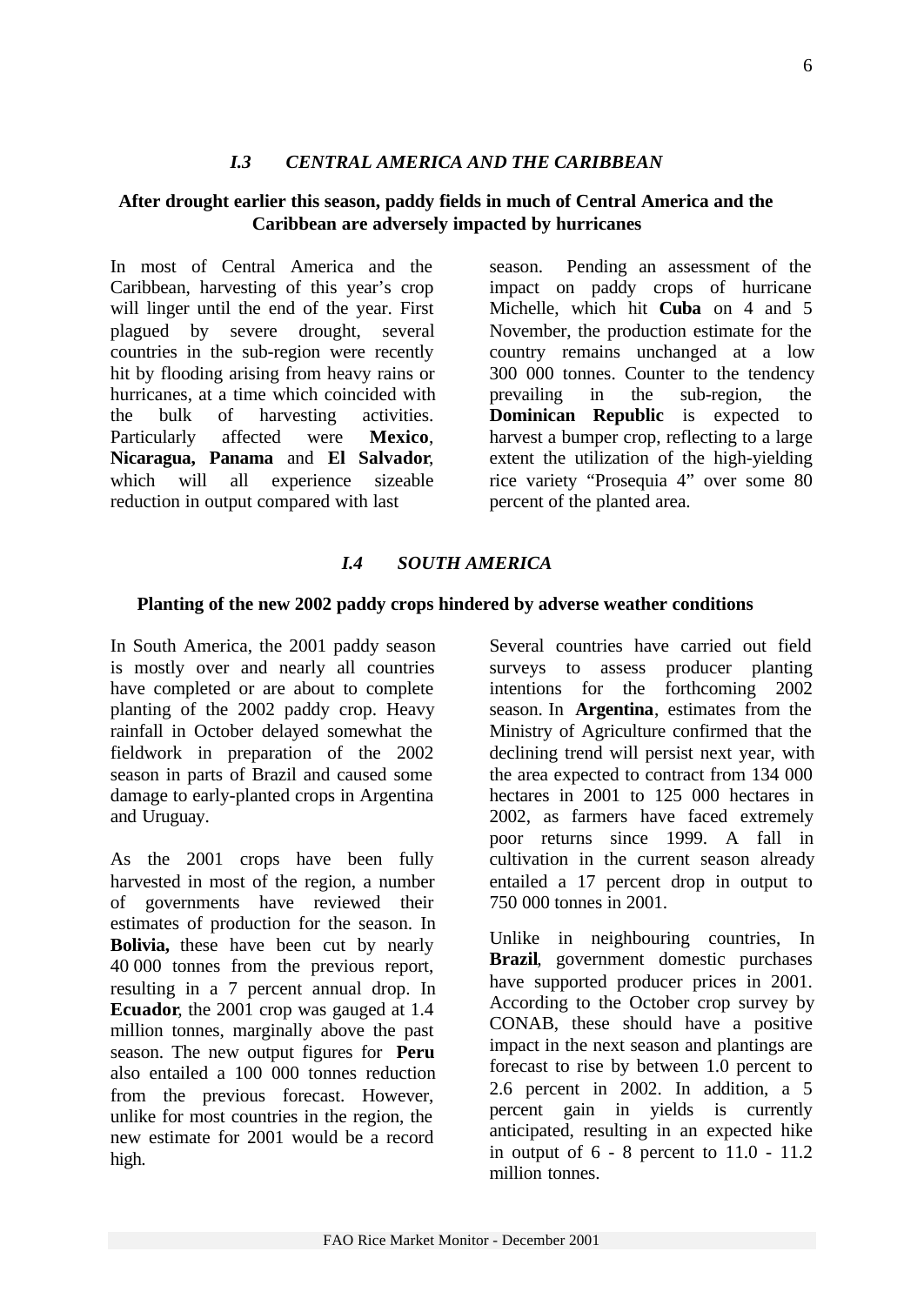Although **Uruguay** also recorded a drop in the rice area and production in 2001, good growing conditions have lifted yields above the level originally expected, leading to a slight upward revision in output. Planting of the new crop in

November progressed under less than optimal conditions because of heavy rainfall. This combined with poor economic incentives may result in a further contraction in output in 2002.

#### *I.5 DEVELOPED COUNTRIES*

#### **Excellent crop harvested in Australia and the United States in 2001**

An assessment, as of 15 October, of the crop currently being harvested in **Japan** resulted in an upward revision in the paddy production forecast to 11.3 million tonnes, mainly reflecting higher than expected yields following good weather conditions since July. Nonetheless, at the new forecast level, output would fall short by nearly 500 000 tonnes of the level achieved in 2000, a reflection of the paddy land diversion programme implemented by the Government.

Harvesting of the rice crop in the **United States** was declared virtually complete by end October. Following an upward adjustment in yields, the crop estimate for 2001 has been raised to 9.5 million tonnes, nearly 10 percent above the previous season's level. All of the year-to-year increase would be on account of a 26 percent expansion in long grain rice production, which would more than compensate a fall in medium and short grain rice output.

Estimates for the 2001 rice crop in **Australia**, which ended in June, confirmed the achievement of an exceptionally high output. Planting of the 2002 season is virtually over, with area estimated to have fallen by 10 percent. Assuming yields equal the average in the last three years, production could reach 1.5 million tonnes in 2002, falling short by 256 000 tonnes of the 2001 output record.

Paddy production in the **EC** is estimated to have almost recovered, with output reaching 2.6 million tonnes, unchanged from the previous forecast, but some 80 000 tonnes more than last year. The increase reflects moderate growth in Italy, Portugal and Spain, which have more than offset a contraction in France and Greece. Although, on average, yields recovered, excessive heat in August and hailstorms in October damaged the quality of the rice harvested in Italy. In Spain, producers will face, again this year, severe penalties for having surpassed the area ceilings established under the Common Agriculture Policy.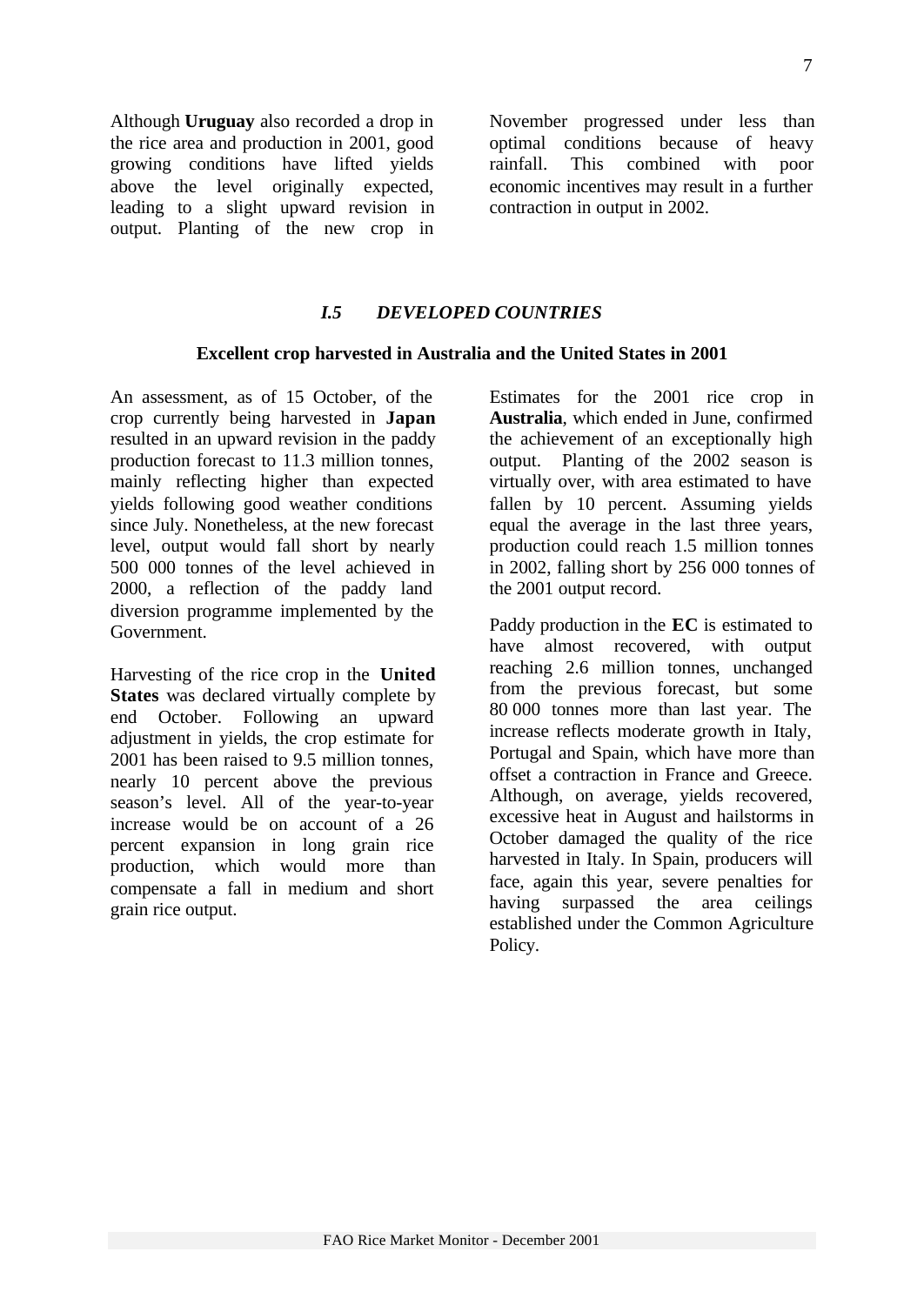## **II. INTERNATIONAL TRADE**

#### **Growing evidence of an expansion in rice trade in 2001**

As the end of the year approaches, there is growing evidence that international trade in rice in 2001 will exceed the level achieved in 2000. FAO trade forecast for 2001 now stands at 22.8 million tonnes, 400 000 tonnes more than earlier anticipated and 1.3 percent above the estimate for 2000.

Most of the change in the 2001 trade forecast reflects upward revisions in imports by **Bangladesh,** to 450 000 tonnes, and by **Indonesia**, to 1.4 million tonnes. At that level, Indonesia would remain the world leading rice importer, but the volume of rice delivered to the country would be the smallest since 1997. Estimates of rice shipments to **the Côte d'Ivoire** and **Nigeria** have also been raised to 1.1 million tonnes each. By contrast forecast imports by **Mainland China, South Africa and Sri Lanka** were cut somewhat from the previous outlook.

Regarding exports, the forecast for **China (Mainland)** has been lowered to 1.8 million tonnes, based on a volume of 1.44 million tonnes shipped between January and October. The revised export figure would imply a reduction of over 1 million tonnes with respect to 2000, consistent with the substantial contraction in output the country experienced in the past and

current years. Sales from **Vietnam** were officially lowered to 3.7 million tonnes, amid flood problems in the Mekong Delta, which delayed the arrival of supplies to the market, pushing local prices above those offered by other exporting countries. By contrast, forecast sales by **Myanmar** in 2001 have been put at 500 000 tonnes, as the country had already shipped 400 000 tonnes in the first ten months of the year. At the forecast level, Myanmar exports would be the highest since 1995, much in line with Government objectives to promote the rice sector. Similarly, **Pakistan** export forecast has been raised to 2.0 million tonnes, about unchanged from last year. The new forecast assumes rather small sales from the country in November and December, reflecting in part rising shipping costs, through the application of war-risk insurance premium, and unstable currency exchange rates, which are deterring potential customers. Finally, rice sales by **Thailand** are now estimated to surge to a new record of 7.2 million tonnes, reflecting dynamic sales since August and reduced competition from China, Pakistan and Vietnam. Exports from **India** are expected to reach 1.5 million tonnes, since the pace of shipments remains subdued, despite competitive pricing.

#### **Further expansion in rice trade foreseen in 2002**

Early indications are for the volume of global rice trade to rise by 2 percent to 23.3 million tonnes in 2002. This would be about 300 000 tonnes more than previously anticipated.

Among traditional importers, **Indonesia** is expected to increase purchases, following the rather disappointing 2001 paddy season. The Government is reportedly considering a proposal to raise border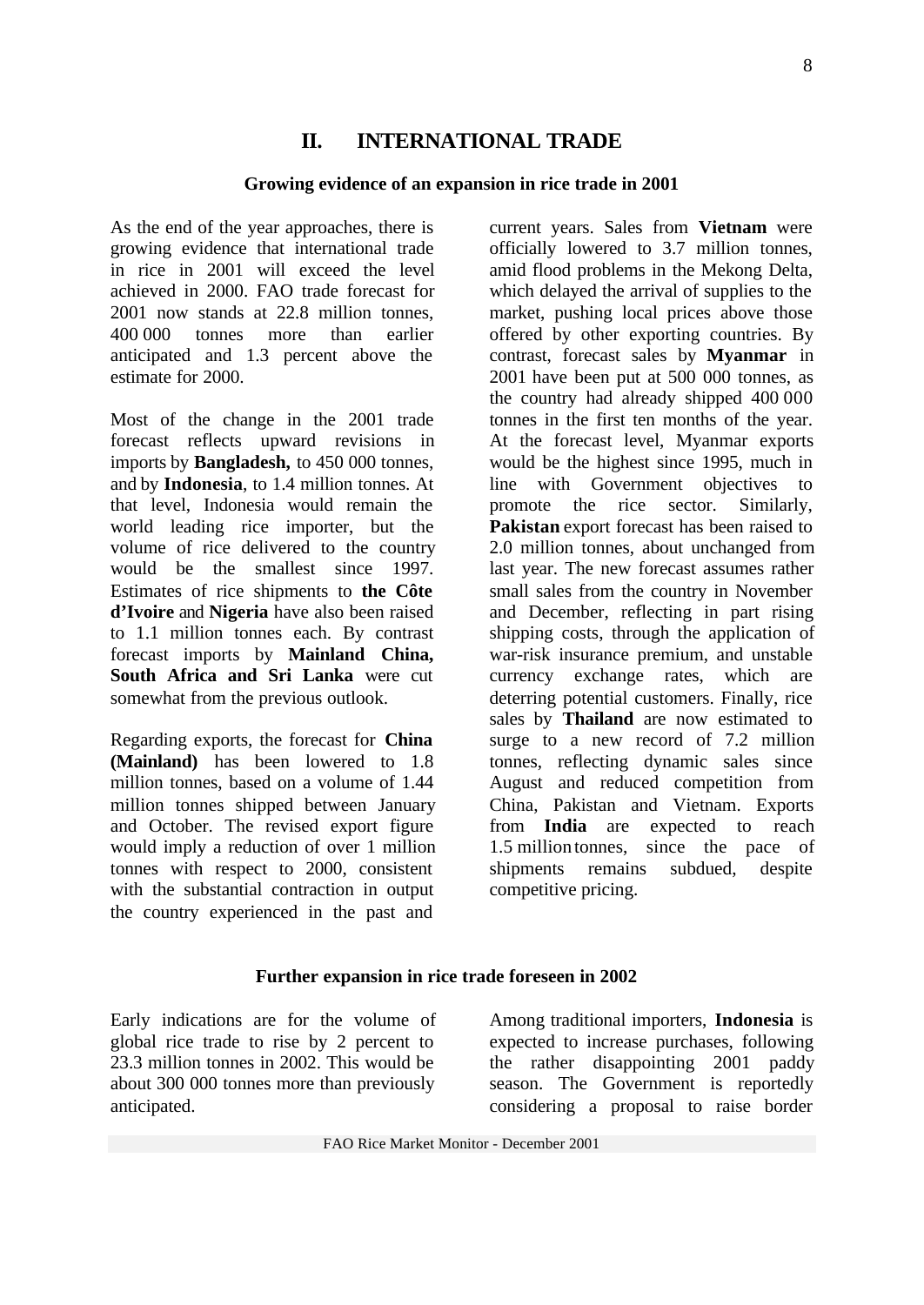protection, which, if implemented, could dampen the increase. The earlier forecast for imports by the country has been raised by some 400 000 tonnes to 2 million tonnes, which would be substantially above the 1.4 million tonnes currently estimated for 2001. **China's** rice purchases are also likely to surge, with the preliminary forecast set at 1.0 million tonnes, following the 5 percent and 4 percent fall in output experienced in 2000 and 2001 respectively. For illustration, a smaller percentage contraction in output in 1993 and 1994 had caused imports to soar to 2 million tonnes in 1995. Although such a hike took place within a different policy context, recent developments could again facilitate some increase in purchases next year, in particular the country accession to WTO on 10 November 2001. According to the terms of the WTO Agreement, in 2002 Mainland China would allow entry to up to 4 million tonnes of rice (2 million tonnes in long grain rice and 2 million tonnes in short and medium grain rice) subject to a low 1 percent import duty, half of which should be allotted to private sector importers. However, it remains to be seen whether these preferential quotas will be issued by the Government already in 2002, since a mechanism for assignment of the quota still has to be designed. Moreover, although domestic prices for rice have been recovering this year, they still appear too low, under present international price conditions, to warrant such a large inflow of imports.

By contrast, forecast purchases by several countries in Africa, in particular the **Côte**

**d'Ivoire, Madagascar, Senegal** and **Nigeria** have been revised downwards since, under current expectations of stronger world prices next year, imports could become less attractive to these countries.

Following the positive export performance this year, forecast rice shipments from **Thailand** in 2002 have been raised to 7.3 million tonnes, which would be a new record. The country is indeed expected to take advantage of reduced supplies from other major exporters, especially China and Pakistan. The bumper 2001 harvest and competitive pricing could also boost sales from **India** in 2002, now forecast at 2.1 million tonnes, 600 000 tonnes above the level expected to be sold in 2001. Exports from **Japan** have been raised, on account of expected large shipments in the form of food aid. **Myanmar** exports in 2002 are now anticipated to reach 700 000 tonnes, especially if the Government continues to promote increases in production. By contrast, forecast sales by **Mainland China** have been lowered, as the country's supplies appear to have tightened considerably. Similarly, shipments from the **Chinese province of Taiwan,** which have usually hovered around 100 000 tonnes, have been considerably reduced in view of the relatively high domestic prices and the restrictions on subsidized exports it will face, following its accession to WTO. **Vietnam**'s official export forecast now stands at 4 million tonnes, slightly less than last reported.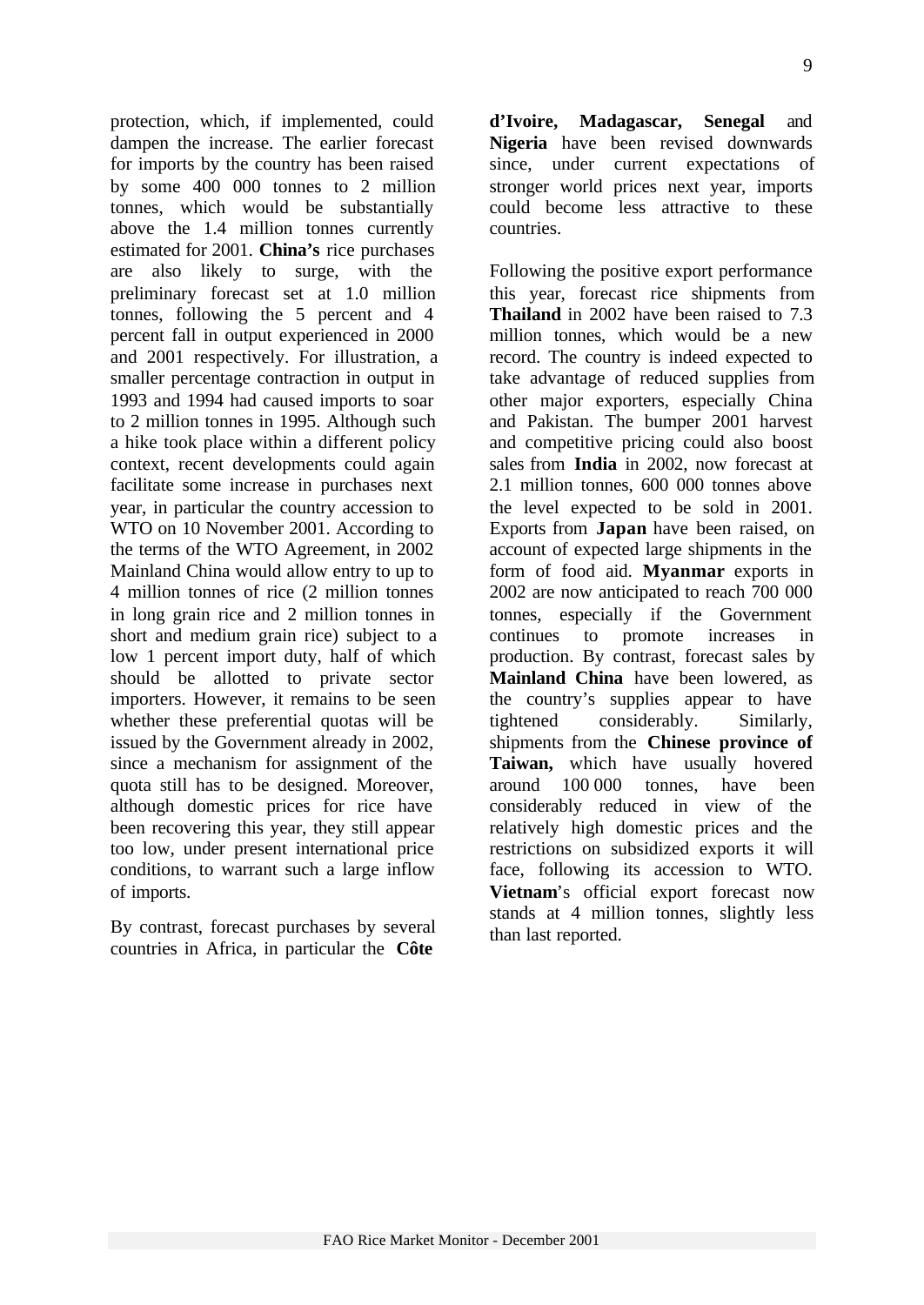## **III. INTERNATIONAL PRICES**

#### **World rice prices remain depressed**

The arrival of freshly harvested crops on the market had a depressing effect on export prices and the FAO Rice Export Price Index

| <b>WORLD PRICE INDICES FOR RICE</b> |                 |                    |                 |     |  |  |  |  |
|-------------------------------------|-----------------|--------------------|-----------------|-----|--|--|--|--|
|                                     |                 | <b>FAO INDICES</b> |                 |     |  |  |  |  |
|                                     |                 | A11                | Quality         |     |  |  |  |  |
|                                     |                 |                    | High            | Low |  |  |  |  |
| January-December Averages           |                 | $1982 - 84 = 100$  |                 |     |  |  |  |  |
| 1994                                |                 | 114                | 118             | 104 |  |  |  |  |
| 1995                                |                 | 129                | 124             | 146 |  |  |  |  |
| 1996                                |                 | 136                | 136             | 136 |  |  |  |  |
| 1997                                |                 | 127                | 129             | 120 |  |  |  |  |
| 1998                                |                 | 127                | 128             | 126 |  |  |  |  |
| 1999                                |                 | 114                | 115             | 110 |  |  |  |  |
| 2000                                |                 | 98                 | 101             | 89  |  |  |  |  |
| 2000                                | November        | 95                 | 98              | 84  |  |  |  |  |
|                                     | December        | 94                 | 97              | 84  |  |  |  |  |
| 2001                                | January         | 94                 | 97              | 84  |  |  |  |  |
|                                     | February        | 94                 | $\overline{97}$ | 84  |  |  |  |  |
|                                     | March           | 91                 | 94              | 79  |  |  |  |  |
|                                     | April           | 87                 | 90              | 77  |  |  |  |  |
|                                     | May             | 88                 | 90              | 79  |  |  |  |  |
|                                     | June            | 88                 | 91              | 81  |  |  |  |  |
|                                     | July            | 91                 | 93              | 83  |  |  |  |  |
|                                     | August          | 89                 | 90              | 87  |  |  |  |  |
|                                     | September       | 88                 | 88              | 88  |  |  |  |  |
|                                     | October         | 87                 | 87              | 88  |  |  |  |  |
| о.                                  | November<br>EAO | 87                 | 87              | 87  |  |  |  |  |

*Source: FAO*

*N.B.-The FAO indices are calculated using the Laspeyre formula. The Rice Export Price Index is calculated for 15 export prices.*



fell by 1 percentage point to 88 in September and again in October, to 87. Prices held steady in November. The slide observed since September affected to the same extent high and low quality rice.

Among competing exporters, prices of the high quality Thai 100%B from Thailand have been sustained by steadfast import demand and the announcement of a resumption of Government procurement purchases. However, the retreat of African customers depressed prices of both the Thai A1 Super and parboiled rice in November. Vietnam's rice quotations rose, but only because of the limited arrival of new supplies to the market in the wake of flooding in the Mekong Delta. Myanmar rice was also quoted higher in November. By contrast, Pakistan prices faltered as potential importers were discouraged by fears of delay in deliveries. Prices from India have also become particularly attractive, as supplies from the new crop has added pressure to the market. Reports of a record crop of long grain rice in the United States negatively influenced its prices. As a result, the price differential between the Thai 100%B rice and the US 2/4 % long grain rice has narrowed to US\$ 52 per tonne, compared with US\$ 104 per tonne in January.